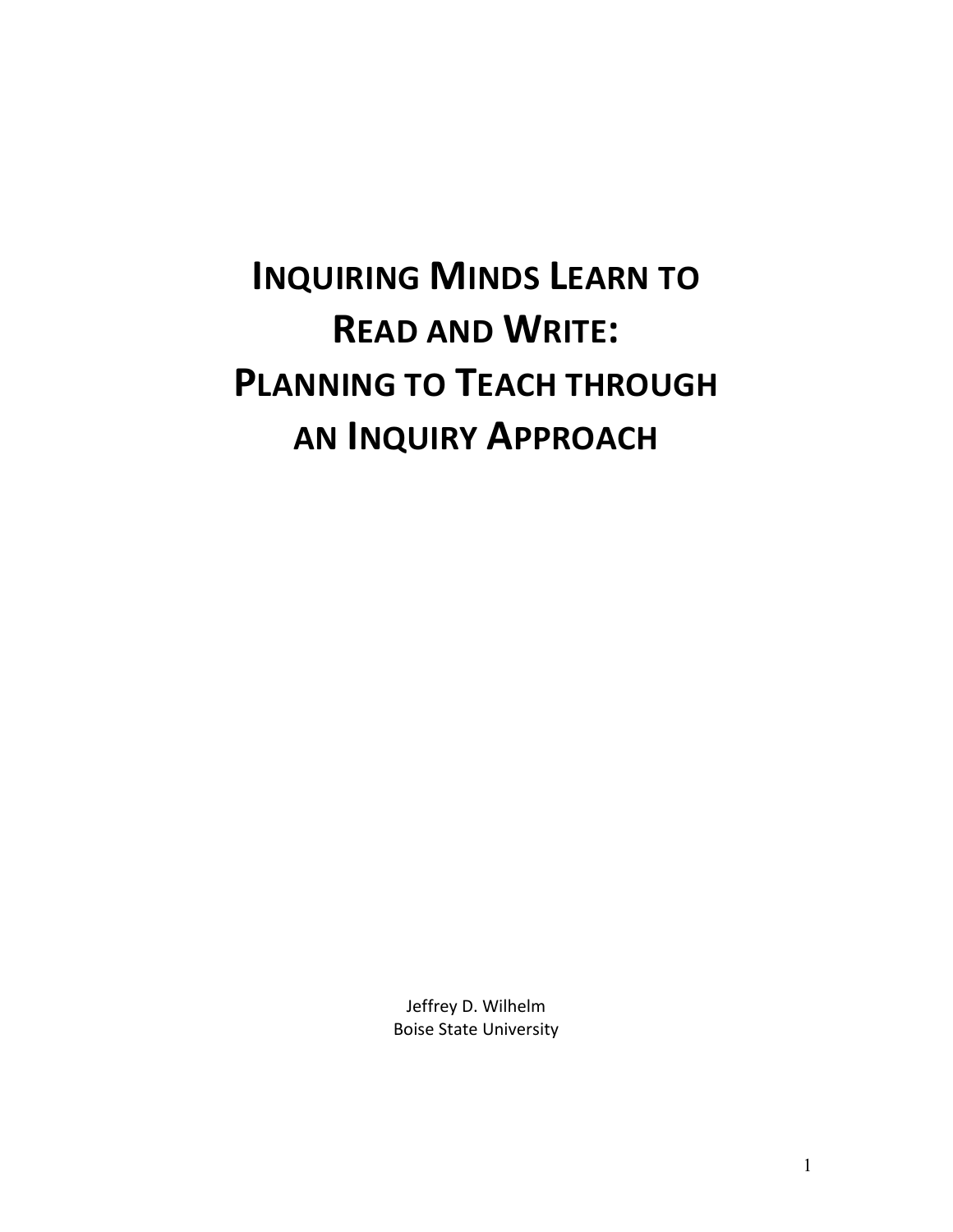# **6Ms Teaching Heuristic**

#### **Process For Teaching Inquiry**

1. Set up

- MOTIVATE with essential question and frontloading, personally connect students to content
- 2. Standards or goals
	- Meeting them through MULTIPLE MODALITIES and MEASURES
		- o Articulate major learning goals, both conceptual (what) and strategic (how).
		- o Provide multiple ways for learning and demonstrating learning of the standards/end goals/ enduring understandings through independent culminating projects
- 3. Sequence or scaffold for gradual release of responsibility by
	- MODEL *for* Teacher does/students watch
	- MENTOR *with*  Teacher does/students help and students do together/teacher helps
	- MONITOR *by* Student does/Teacher assesses and helps as needed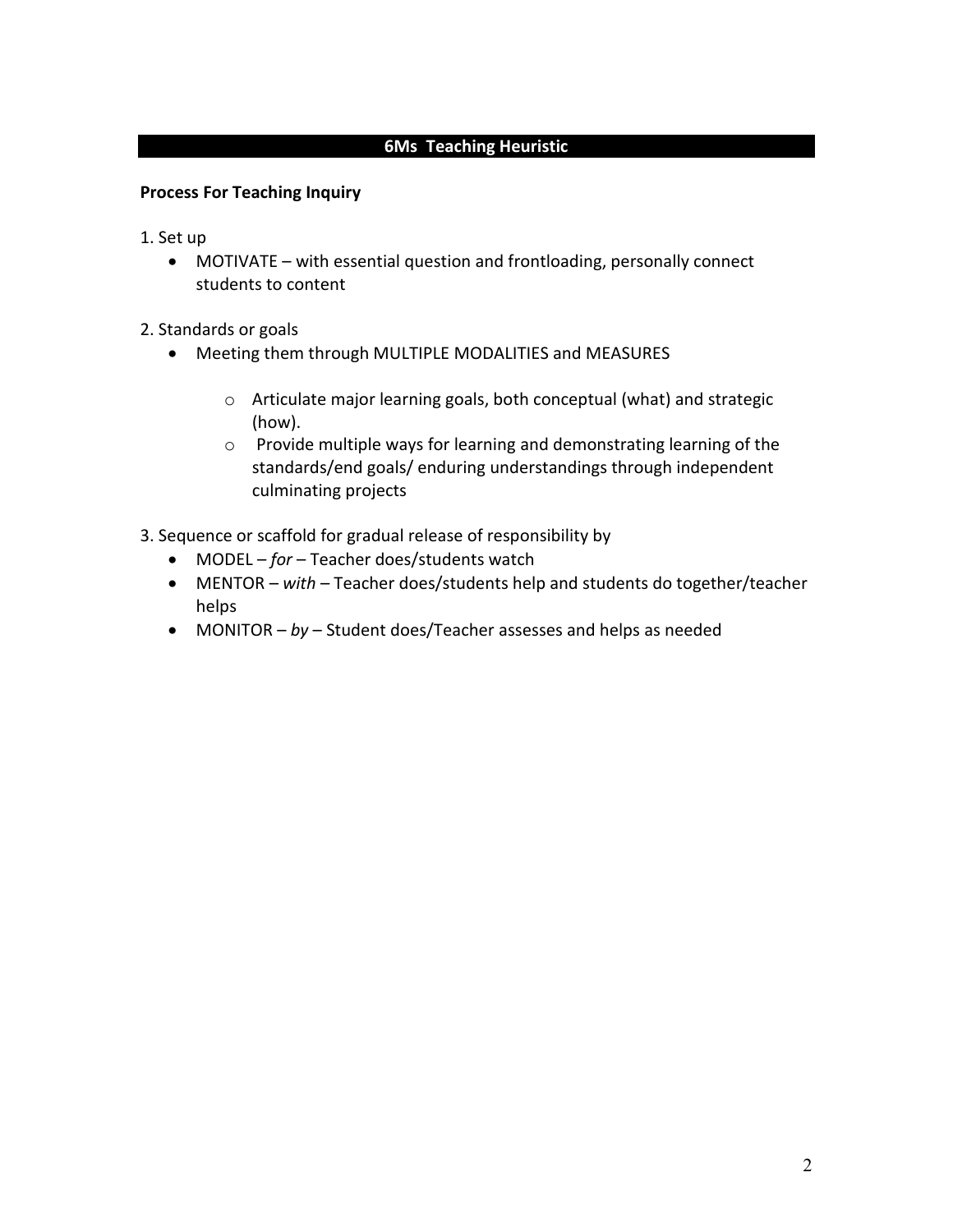# **Inquiry Sequence for Unit Planning**

| <b>Essential Question:</b>                                                          |                             |                             |
|-------------------------------------------------------------------------------------|-----------------------------|-----------------------------|
| When designing essential questions, think about                                     |                             |                             |
| - Have I related the topic to students' past and                                    |                             |                             |
| present experiences?                                                                |                             |                             |
| - Does the topic relate to human issues and human                                   |                             |                             |
| well-being?                                                                         |                             |                             |
| - How might I teach so that my students and I work                                  |                             |                             |
| together to build a community of practice?                                          |                             |                             |
| - Have I made good use of disciplinary concepts                                     |                             |                             |
| used by practitioners?                                                              |                             |                             |
| How Might I explore the emotional, ethical, and                                     |                             |                             |
| human dimensions that relate to the topic?                                          |                             |                             |
| <b>Naming Conceptual and</b>                                                        | <b>Procedural Knowledge</b> | <b>Conceptual Knowledge</b> |
| <b>Procedural Knowledge</b>                                                         |                             |                             |
| When identifying these                                                              |                             |                             |
| skills, think about                                                                 |                             |                             |
| Do these skills                                                                     |                             |                             |
| mirror what experts                                                                 |                             |                             |
| do in their                                                                         |                             |                             |
| discipline?                                                                         |                             |                             |
|                                                                                     |                             |                             |
| <b>Culminating activity</b>                                                         |                             | <b>Project Description</b>  |
| When designing a culminating project, think                                         |                             |                             |
|                                                                                     |                             |                             |
| about                                                                               |                             |                             |
| - Where do I want the students to be at the end of                                  |                             |                             |
| the unit?                                                                           |                             |                             |
| - Does the project allow students to demonstrate                                    |                             |                             |
| their conceptual and procedural understandings?                                     |                             |                             |
| - Is it authentic by mirroring what "real experts"                                  |                             |                             |
| would do?                                                                           |                             |                             |
| - Does it require intellectual quality?                                             |                             |                             |
| - Does it consider differentiation? Are there                                       |                             |                             |
| different ways to complete the project?                                             |                             |                             |
| - How does your culminating performance allow                                       |                             |                             |
| students to reach the mentioned standards?                                          |                             |                             |
| <b>Frontloading</b>                                                                 |                             |                             |
| When designing frontloading activities, think                                       |                             |                             |
| about                                                                               |                             |                             |
| - How does your activity activate and build the                                     |                             |                             |
| students' prior knowledge or background<br>information regarding your unit inquiry? |                             |                             |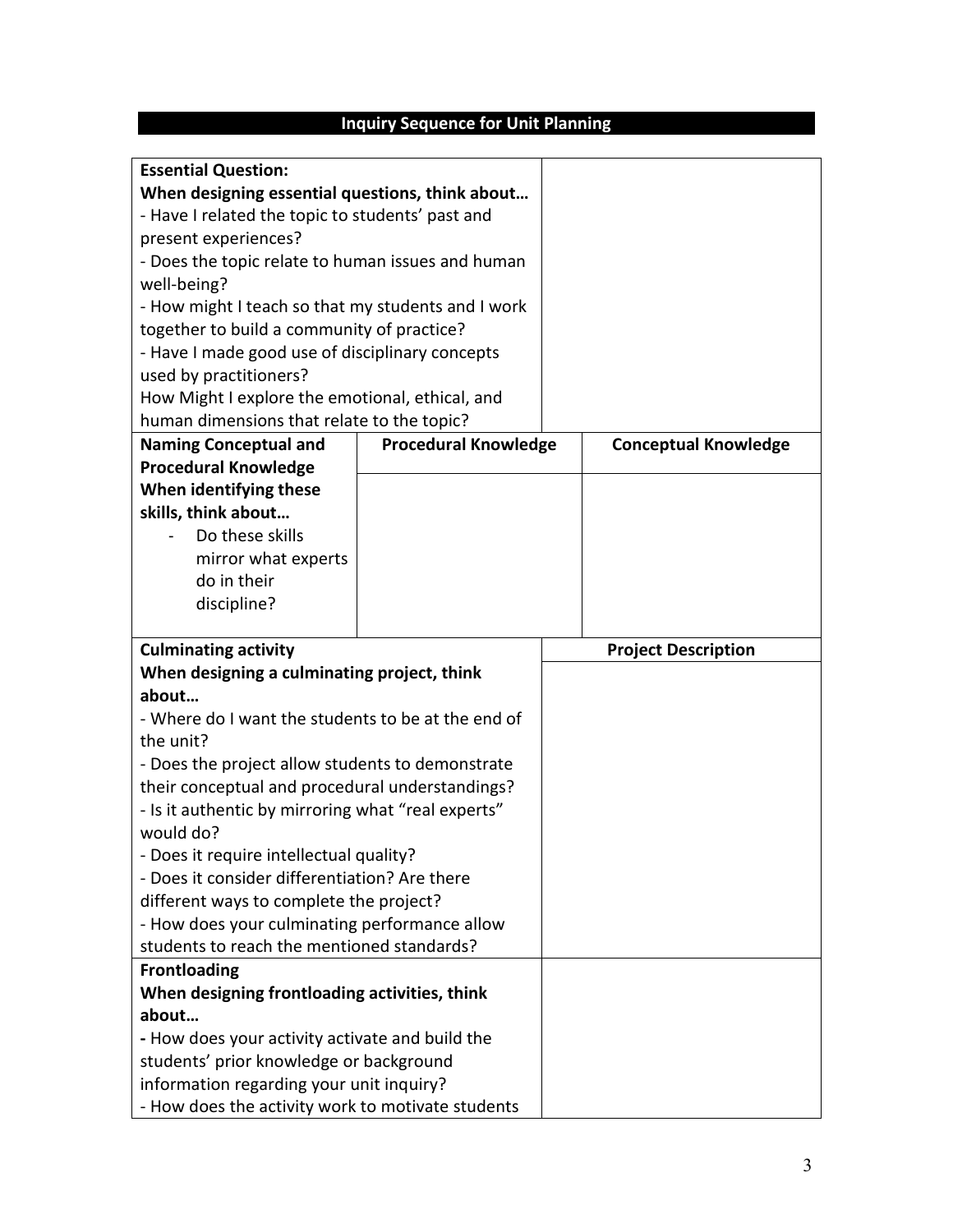| for reading and inquiry regarding the theme?                                            |                                                                                          |                                                       |  |  |  |
|-----------------------------------------------------------------------------------------|------------------------------------------------------------------------------------------|-------------------------------------------------------|--|--|--|
| - How will the frontloading activity work to                                            |                                                                                          |                                                       |  |  |  |
| organize inquiry, set purposes, and consolidate                                         |                                                                                          |                                                       |  |  |  |
| learning about the theme throughout the unit, i.e.,                                     |                                                                                          |                                                       |  |  |  |
| how will it help students set purposes for their                                        |                                                                                          |                                                       |  |  |  |
| reading, focus their learning, clarify what they are                                    |                                                                                          |                                                       |  |  |  |
| coming to know, and help them to monitor their                                          |                                                                                          |                                                       |  |  |  |
| learning progress?                                                                      |                                                                                          |                                                       |  |  |  |
| <b>Sequencing Scaffolding Activities</b>                                                |                                                                                          |                                                       |  |  |  |
| When designing a scaffolding activity, think about                                      |                                                                                          |                                                       |  |  |  |
|                                                                                         | - Does it allow students to explore the big ideas connected or relevant to the essential |                                                       |  |  |  |
| topic?                                                                                  |                                                                                          |                                                       |  |  |  |
|                                                                                         | - Does it allow students to practice techniques required for disciplinary expertise in a |                                                       |  |  |  |
| variety of ways?                                                                        |                                                                                          |                                                       |  |  |  |
|                                                                                         | - Does it assist students to expand their conceptual and strategic repertoire?           |                                                       |  |  |  |
| - Does it provide for multiple entrance levels?                                         |                                                                                          |                                                       |  |  |  |
| - Does it provide for multimodal learning?                                              |                                                                                          |                                                       |  |  |  |
| - Does it provide for differentiation?                                                  |                                                                                          |                                                       |  |  |  |
|                                                                                         | - Does it provide for student discovery and meaning making in a social setting?          |                                                       |  |  |  |
| <b>Principles of Scaffolding</b>                                                        |                                                                                          |                                                       |  |  |  |
| Close to home $\rightarrow$<br>$\circ$                                                  | Easy $\rightarrow$ Hard<br>$\circ$                                                       | Whole $\rightarrow$ Part $\rightarrow$<br>$\circ$     |  |  |  |
| Far From Home                                                                           | Concrete→ Abstract<br>$\circ$                                                            | Whole                                                 |  |  |  |
| Current<br>$\circ$                                                                      | Directly Stated $\rightarrow$<br>$\circ$                                                 | Learning $\rightarrow$ Doing $\rightarrow$<br>$\circ$ |  |  |  |
| Knowledge $\rightarrow$                                                                 | Implied                                                                                  | Reflecting                                            |  |  |  |
| Need to Know                                                                            | Supported $\rightarrow$<br>$\circ$                                                       | Model $\rightarrow$ Mentor $\rightarrow$<br>$\circ$   |  |  |  |
| Visual $\rightarrow$ Written<br>$\circ$                                                 | Independent                                                                              | Monitor                                               |  |  |  |
| Short $\rightarrow$ Long<br>O                                                           |                                                                                          |                                                       |  |  |  |
| <b>Formative Assessments</b>                                                            |                                                                                          |                                                       |  |  |  |
| When planning formative assessments within a unit, think about                          |                                                                                          |                                                       |  |  |  |
| - What is the intent of the unit? What is the purpose of this activity?                 |                                                                                          |                                                       |  |  |  |
| - How will the students be showing me what they know?                                   |                                                                                          |                                                       |  |  |  |
| - What will I be monitoring or looking for in the students' thinking?                   |                                                                                          |                                                       |  |  |  |
| - How will I track the assessment of my students?                                       |                                                                                          |                                                       |  |  |  |
| - How will the students leave this activity thinking about something in a new way or    |                                                                                          |                                                       |  |  |  |
| changed in some way?                                                                    |                                                                                          |                                                       |  |  |  |
| - How is this activity layered for all students' learning?                              |                                                                                          |                                                       |  |  |  |
| - How does this activity allow students to practice more than one thing at a time?      |                                                                                          |                                                       |  |  |  |
| - How will students be demonstrating true understanding - the capacity to flexibly use, |                                                                                          |                                                       |  |  |  |
| extend, transfer, and think about what has been learned?                                |                                                                                          |                                                       |  |  |  |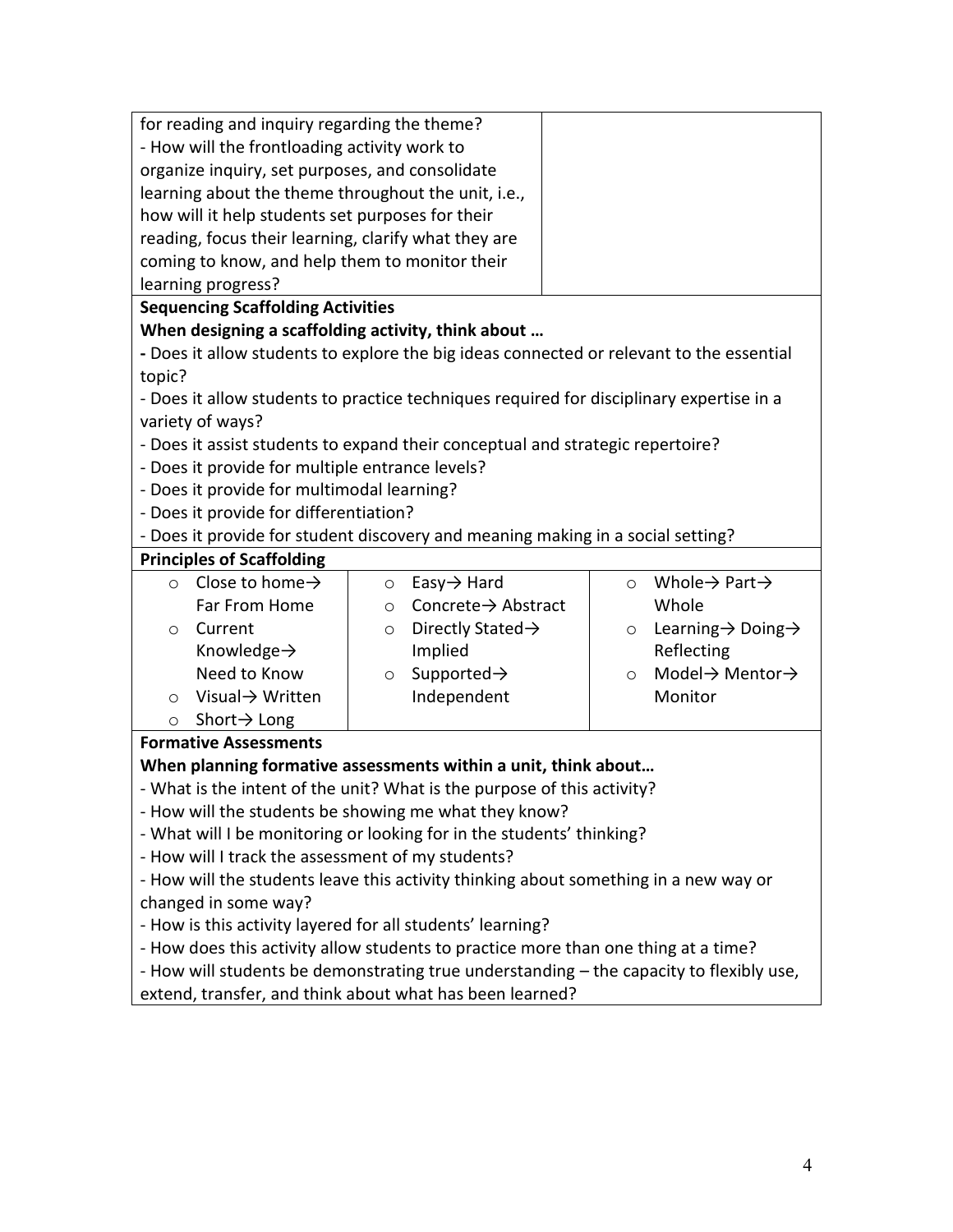| Week 1:                  |                             |                         |                         |                                                          |
|--------------------------|-----------------------------|-------------------------|-------------------------|----------------------------------------------------------|
| <b>Activity/Strategy</b> | Texts &<br><b>Resources</b> | Procedural<br>Knowledge | Conceptual<br>Knowledge | <b>Formative</b><br><b>Assessment</b><br><b>And CCSS</b> |
| Monday:                  |                             |                         |                         |                                                          |
| Tuesday:                 |                             |                         |                         |                                                          |
| Wednesday:               |                             |                         |                         |                                                          |
| Thursday:                |                             |                         |                         |                                                          |
| Friday:                  |                             |                         |                         |                                                          |
| Week 2:                  |                             |                         |                         |                                                          |
| <b>Activity/Strategy</b> | Texts &<br><b>Resources</b> | Procedural<br>Knowledge | Conceptual<br>Knowledge | <b>Formative</b><br><b>Assessment</b><br><b>And CCSS</b> |
| Monday:                  |                             |                         |                         |                                                          |
| Tuesday:                 |                             |                         |                         |                                                          |
| Wednesday:               |                             |                         |                         |                                                          |
| Thursday:                |                             |                         |                         |                                                          |
| Friday:                  |                             |                         |                         |                                                          |
| Week 3:                  |                             |                         |                         |                                                          |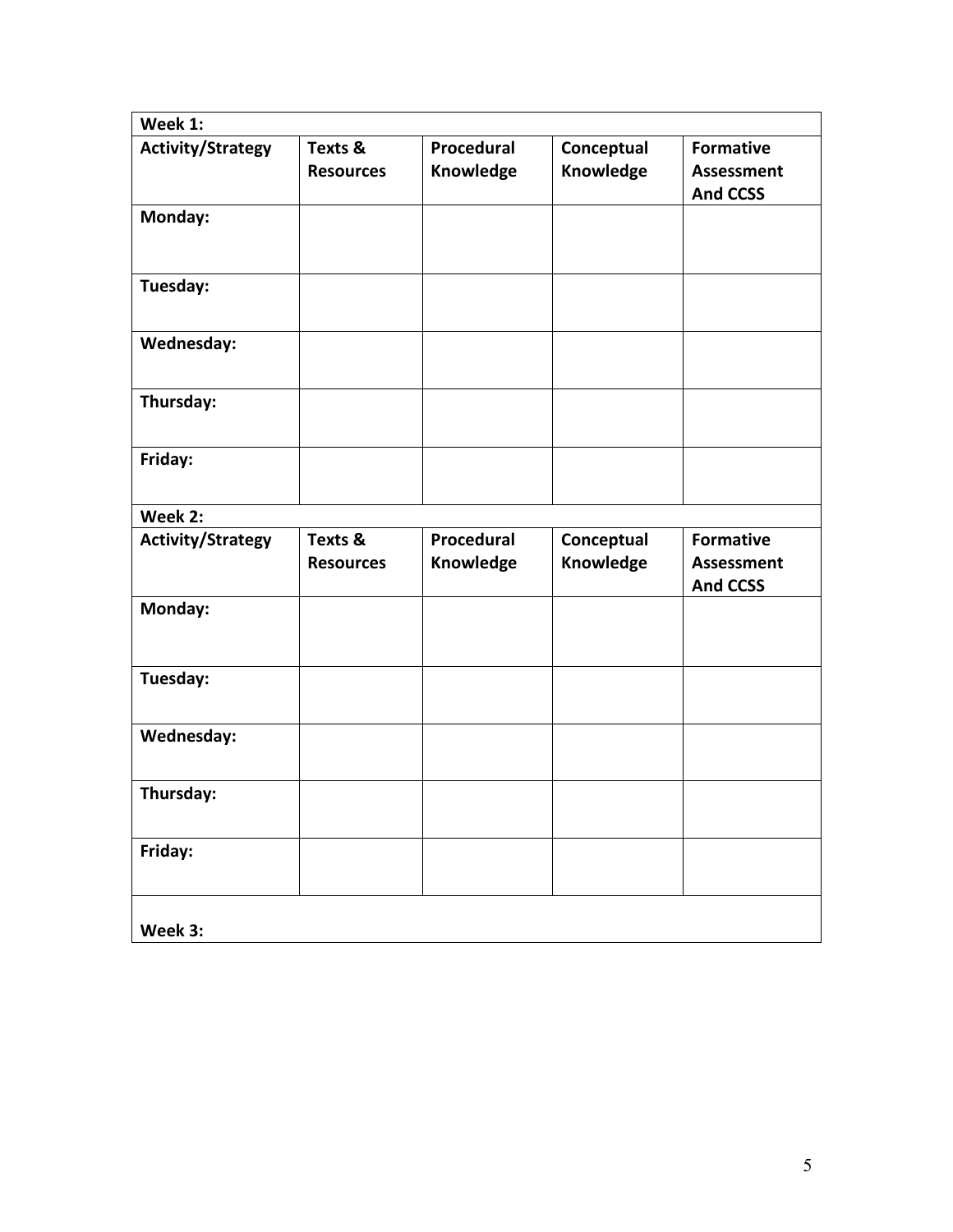#### **Conceptual and Procedural Knowledge**

#### **The Enduring Understanding:**

The major takeaway that can be applied and transferred across situations both inside and outside the discipline

#### **Conceptual: Exploring the big ideas**

- What you want the students to know in terms of "declarative" nameable concepts?
- These should be articulations of big and generative disciplinary ideas.
- Big understanding goals: can be phrased as sub-questions of the inquiry, or as statements

#### **Procedural: What you want the students to be able to do and perform**

- Skills, tools, strategies, procedures for problem-solving and meaning construction.
- Can be phrased as objectives: "students will be able to . . ."

**Example: What are the costs and benefits of whaling in this modern age?** Enduring Understanding: All flora and fauna in any ecosystem exist in a delicate balance that can easily be upset.

| Conceptual                                                                                                                                                                                                                                       | <b>Procedural</b>                                                                                                                                                                                                                                                 |
|--------------------------------------------------------------------------------------------------------------------------------------------------------------------------------------------------------------------------------------------------|-------------------------------------------------------------------------------------------------------------------------------------------------------------------------------------------------------------------------------------------------------------------|
| What are the global ramifications<br>$\bullet$<br>of whaling?<br>What the various points of views<br>$\bullet$<br>of whaling and how are these<br>justified culturally?<br>What are the major points in<br>arguments for and against<br>whaling? | Students will learn how to<br>develop an argument using a<br>clear claim, evidence/data from<br>research and warranting of the<br>data<br>Students will be able to express<br>both practical and ethical<br>dimensions of the issue in a<br>variety of modalities |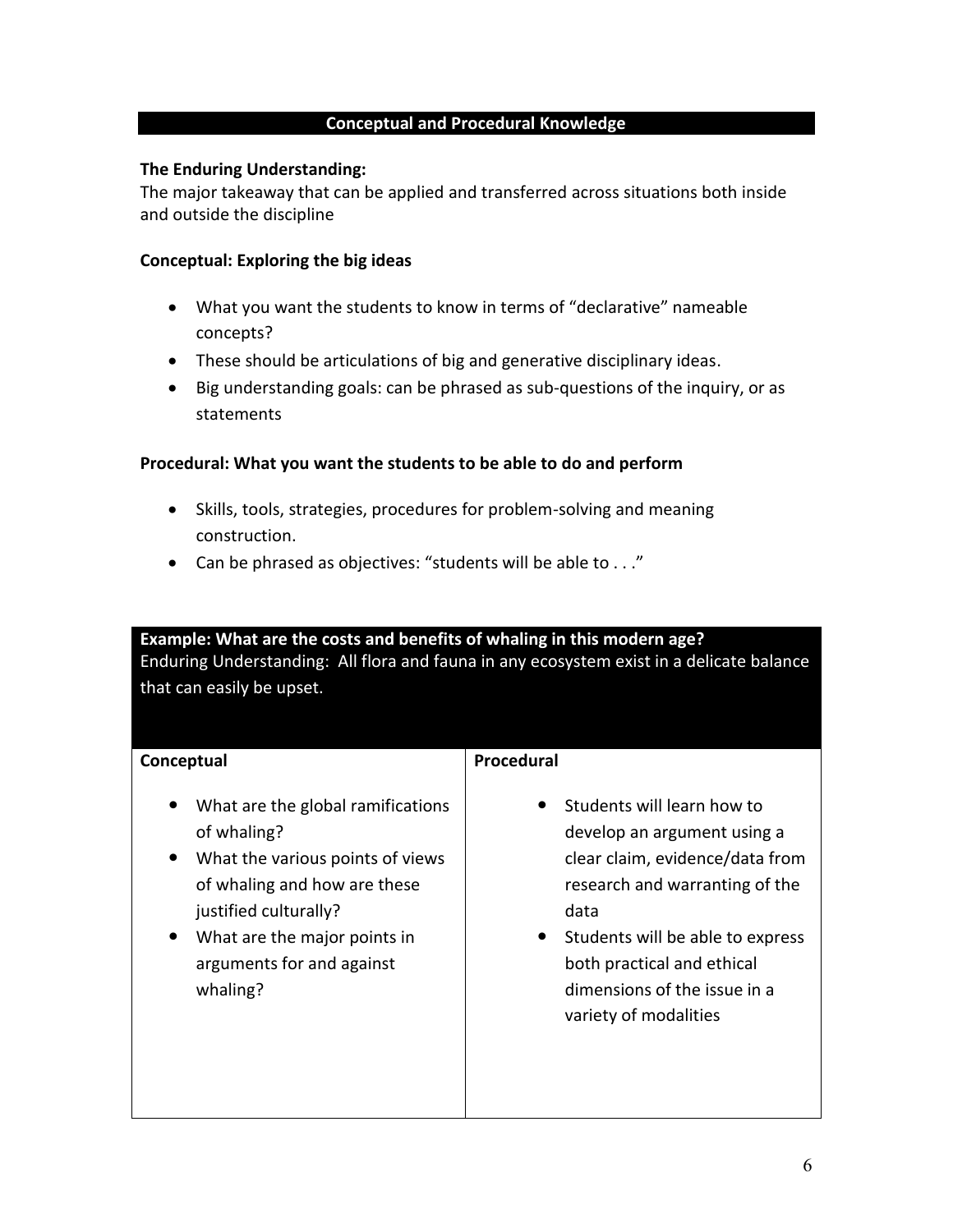#### **Example: How can freedom and security be balanced?**

**Enduring Understanding: Freedom is always balanced by other concerns and issues and must therefore be scrupulously protected.**

- How can freedom be defined?
- What different perspectives are there on freedom?
- What are some of the constraints that communities and cultures place on freedom and why do they do so?
- How do historical and cultural situations affect security policies?
- Students will evaluate the comprehensiveness and validity of evidence in an author's argument (DRTA)
- Students will explain the author's point of view and interpret how this influences the text (and to do so, will use critical theory, questioning the author, questioning hierarchy)

#### **Match your articulated goals to your curriculum outcomes**.

How will meeting your unit goals prepare students:

- to do the discipline?
- to be active and engaged democratic citizens?
- to be problem-framers and solvers?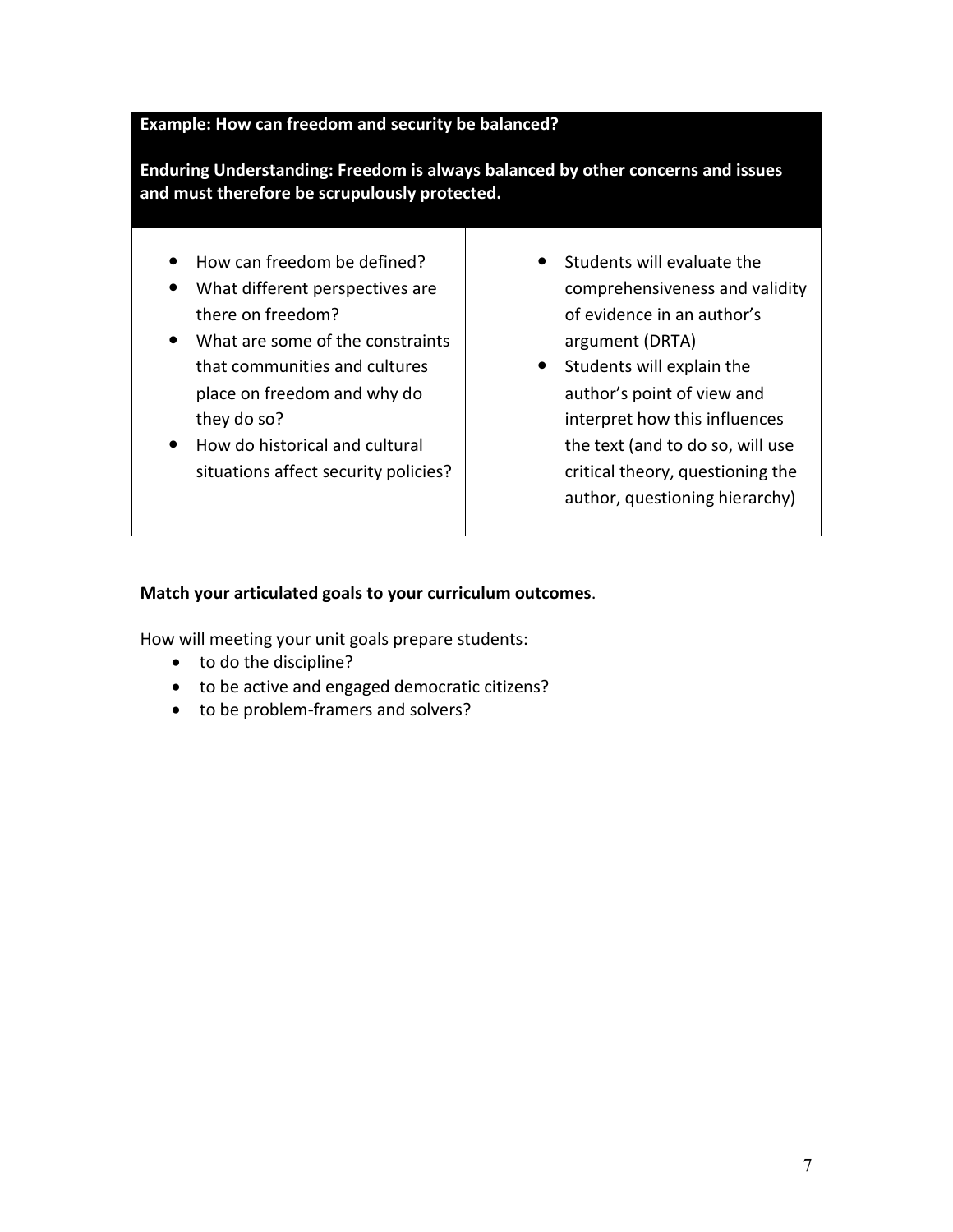#### **Frontloading Criteria Sheet**

Please check your frontloading activity's quality by responding to the following questions, and having one of your group members also respond.

1. How does your activity activate or build the students' prior knowledge or background information regarding your unit theme?

2. How does the activity work to motivate students for reading and inquiry regarding the theme?

3. How will the frontloading activity work to organize inquiry, set purposes and consolidate learning about the theme throughout the unit, i.e. how will it help students set purposes for their reading, focus their learning, clarify what they are coming to know, and help them to monitor their learning progress?

Make sure you have justified your answers based on motivation and schema theory. If not, do so on the back of this sheet. Good luck!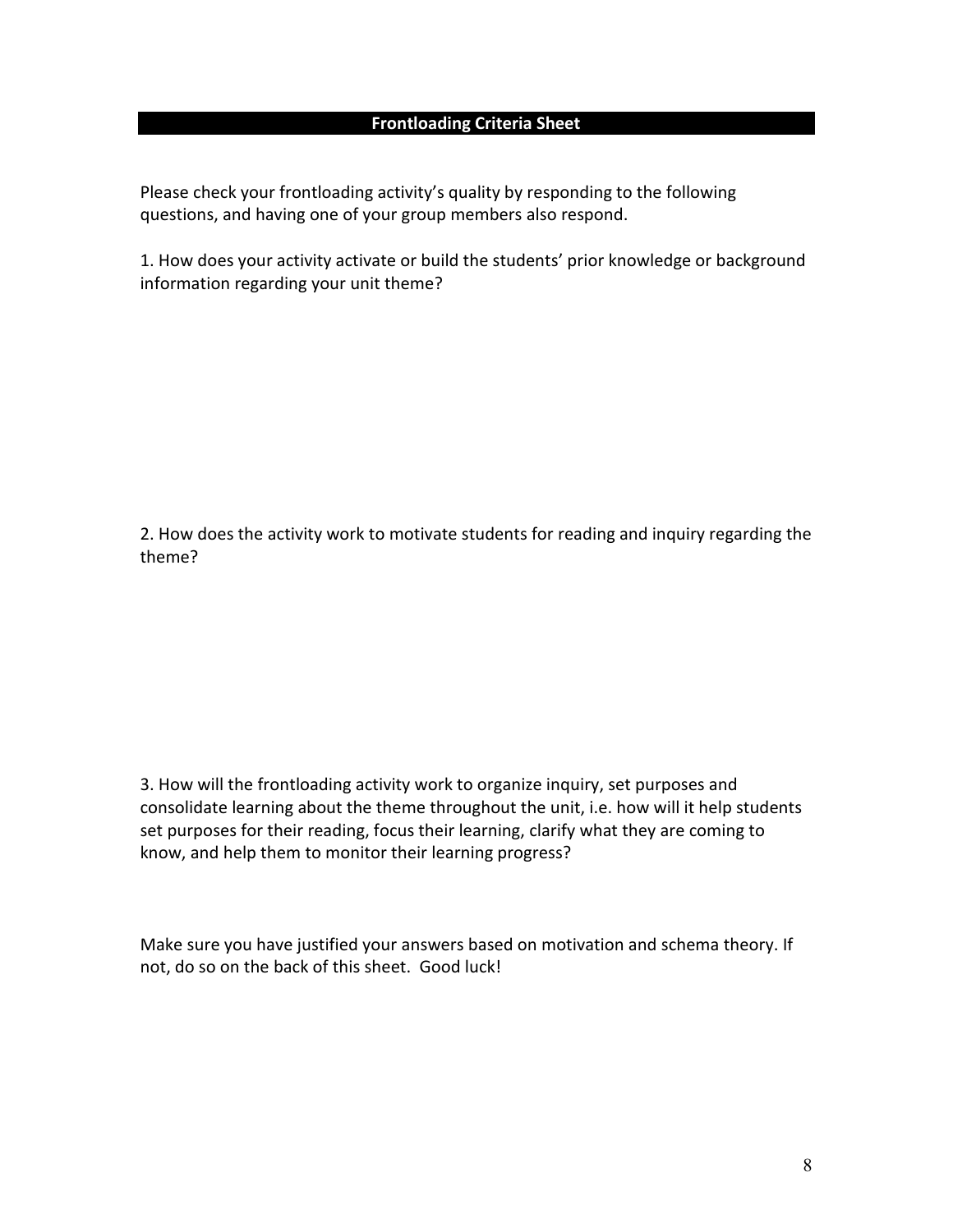#### **Examples: Frontloading Activities**

#### **1. Ranking Scenarios:**

#### **What makes a good relationship and what screws them up?**

Each of the following scenes describes a relationship. Read each scene and rank them from the scene that describes the best love relationship (1) to the scene that describes the worst love relationship (3). Make sure you can support your opinions. You'll be sharing them in groups and then with the whole class.

1. Joseph always felt uneasy at parties, especially parties that included people from Forest View. Forest View was Elk Grove's chief rival in every sport, and Joseph and his friends have been competing against kids from Forest View for as long as he could remember. And sometimes those competitions got pretty heated. So who could blame Joseph for saying his good-byes early. As he was headed out the door, however, Joseph caught a glimpse of Sara. Even all decked out in Forest View's colors, she was, Joseph thought, the most beautifully girl he had ever seen. Screwing up his courage, Joseph went over to say hello. And it wasn't long before he was involved in a friendly conversation with Sara and several of her friends. An hour flew by and Joseph really did have to go home. But he felt changed. Monday at school he confided to his best friend that he was in love, and with someone from Forest View on top of it. The kidding he got was intense; he and his best friend even got into a fight about it. But Joseph was sure. He couldn't wait to see her again. He spent all week searching to find a party that she might attend.

2. Mary and Martin have been next-door neighbors since the fifth grade and for seven years they've walked to school together. Since high school started, thought, once they got to school, they went their separate ways – Mary was an athlete and Martin a musician. But on that mile walk they shared a lot of talk about everyday events, hopes, dreams and heartbreaks. The senior prom was approaching and neither Mary nor Martin had a date. They decided to go together. It was funny, they broached the subject on the same day, and in fact, they couldn't figure out who asked whom. The prom was great; they laughed and danced and kidded with their friends. They didn't go on an after-prom trip though. They had decided that would make them seem too much like a couple, and they didn't want any uncomfortableness to interfere with their friendship. That night both of them thought that the prom was one of the best dates they had ever had. It was too bad that their "real" dates never went so well.

\_\_\_\_\_3. What a whirlwind of a romance, thought Amy. Ever since she had met Tom, things had been, well, fantastic. Nightly phone calls. Dinners at expensive restaurants. Gifts. She didn't mind that Tom insisted she spend all of her time with him. After all, her friends should understand, and if her grades slipped a bit, who cares? She'd always be able to get into some college. She had a bit of a twinge when he asked her not to go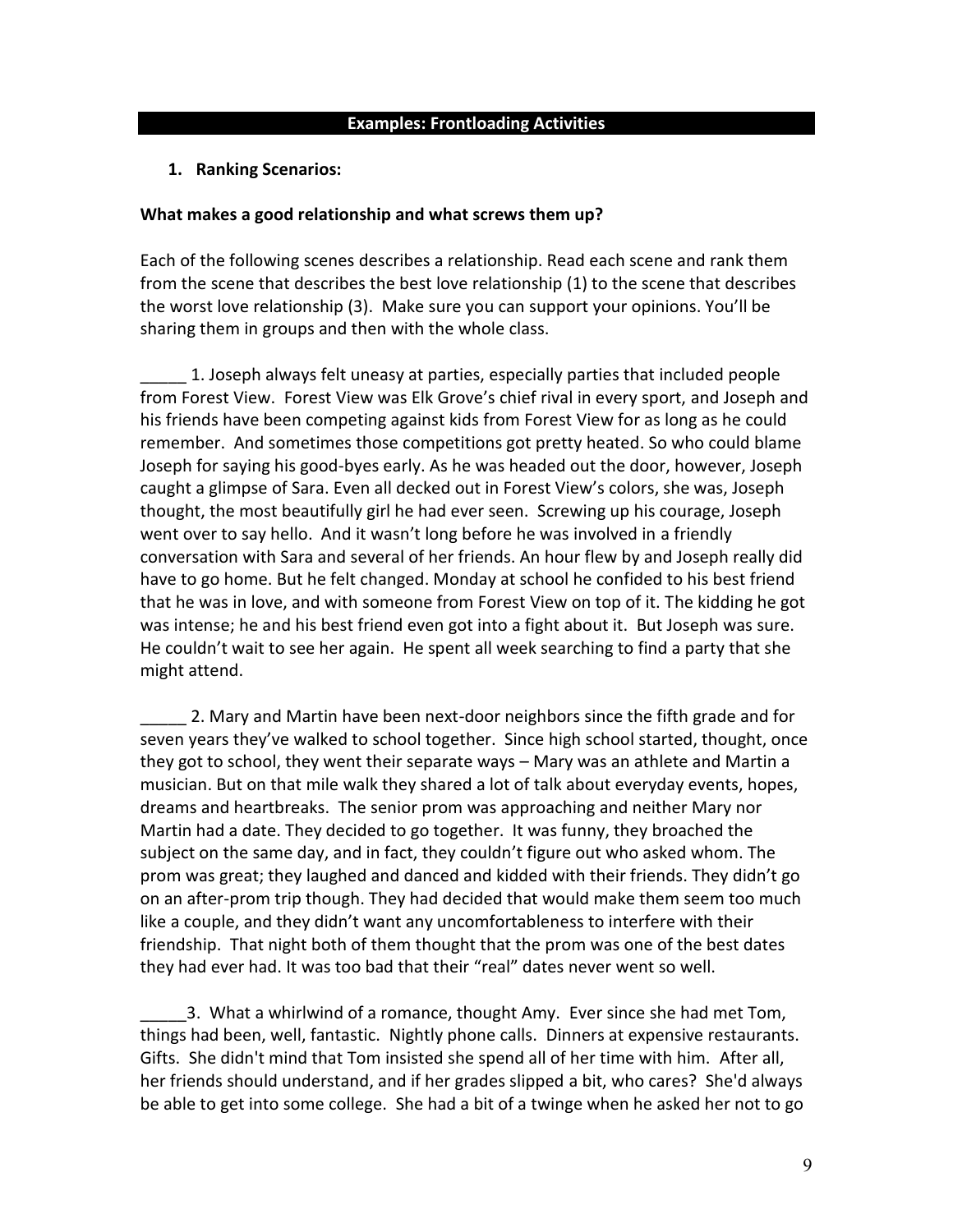out for the musical, but the dozen long-stem roses made that twinge fade. What a romance.

# **2. Autobiographical Writing Prompt**

Most young people want to have dating relationships that are fun, exciting, and long lasting. First, describe a healthy, lasting dating relationship that you've been part of or that you've observed. What does a relationship need to be like in order to grow and last? Why do some relationships seem to work well? Be specific, and remember to write about real relationships that you yourself have experienced or watched. (from Brian White, 1995)

# **3.Opinionaire/Survey**

Identify whether you agree (A) or disagree (D) with each statement. Then choose one statement that you feel particularly strongly about and write a brief comment about what in your experience of the world leads you to feel this way.

- 1. Love at first sight is possible.
- 2. Love means never having to say you are sorry.
- 3. It is better to have loved and lost than never to have loved at all.
- 4. You are never too young to fall in love.
- 5. You can't expect a person to change his or her habits after you enter into a relationship with them.
- 6. Love takes a lot of hard work.
- 7. Opposites attract.
- 8. If you are really in love, physical appearance doesn't matter.
- 9. Teenagers are capable of true love.
- 10. The hottest fires burn out fastest.
- 11. If you are really in love with someone, then you won't be attracted to someone else.
- 12. Love is blind.

13. If someone does not return your affection, the best thing to do is to keep trying to change his or her mind.

- 14. You have to work very hard at love.
- 15. Love is a decision that you make, not something that happens to you.

(original idea from Kahn, et al. *Writing About Literature*, 1984)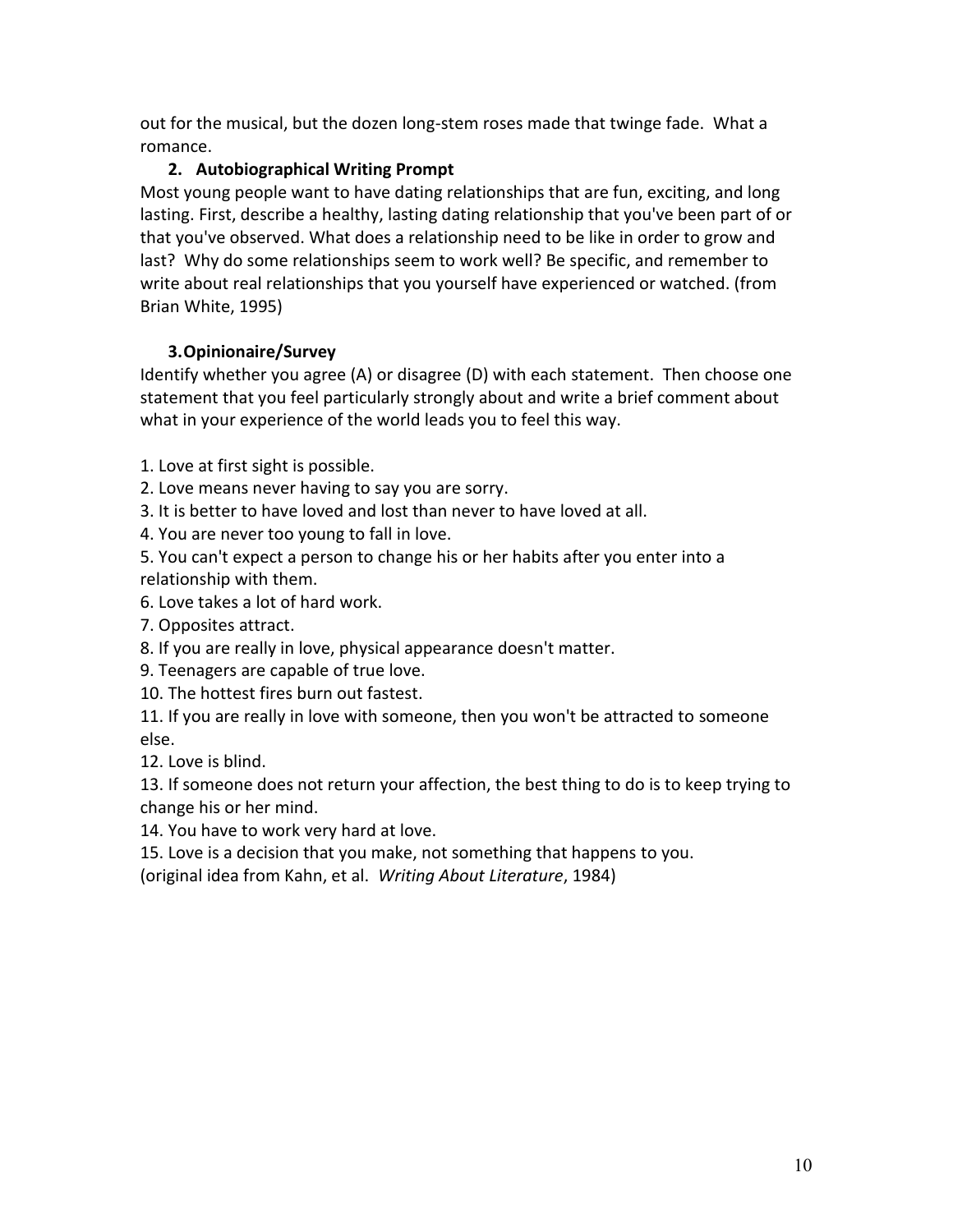#### **Procedural Frontloading Criteria**

- **1.** Frame the frontloading work as fun, interesting, relevant and usable immediately, in terms of the unit work, and in the future. Make sure the connection to usability is made! **Combine with conceptual frontloading for a two-fer!**
- 2. Design an activity (or short series of activities) that will show the procedure in action and give students some introductory practice using the procedure.

a. Make sure that this activity (or sequence of activities) provides you with preassessment feedback about what the students can and cannot yet do with the procedure.

- 3. Use the activity (or activities) to articulate and highlight the textual tip-offs that one must activate this procedure and the steps to use the procedure.
- 4. Plan to continue following up on this introductory frontloading until all students have mastered the basics of the procedure.
- 5. Make sure students know how the procedures will be used in their culminating project/final student composition.

# **Examples of Reading Processes:**

| <b>General processes:</b>                | Task-specific processes:         |
|------------------------------------------|----------------------------------|
| Asking general questions                 | Seeing Complex Implied           |
|                                          | Relationships: Making inferences |
| Visualizing                              | across a text or texts           |
| <b>Summarizing: Bringing Meaning</b>     | Asking task specific questions   |
| Forward                                  |                                  |
|                                          | Processes of reading Symbolism   |
| Monitoring Understanding/self-correcting |                                  |
|                                          | Processes of reading Irony       |
| <b>Making Predictions</b>                |                                  |
|                                          | <b>Text-Specific Processes</b>   |
| <b>Making Simple Inferences</b>          | Reading/Writing:                 |
|                                          | <b>Extended Definition</b>       |
|                                          | Argument                         |
| Reflecting on Meaning;                   | Classification                   |
| Consolidating knowledge to build         | Satire                           |
| Schema                                   | Fables                           |
|                                          | <b>Dramatic Scripts</b>          |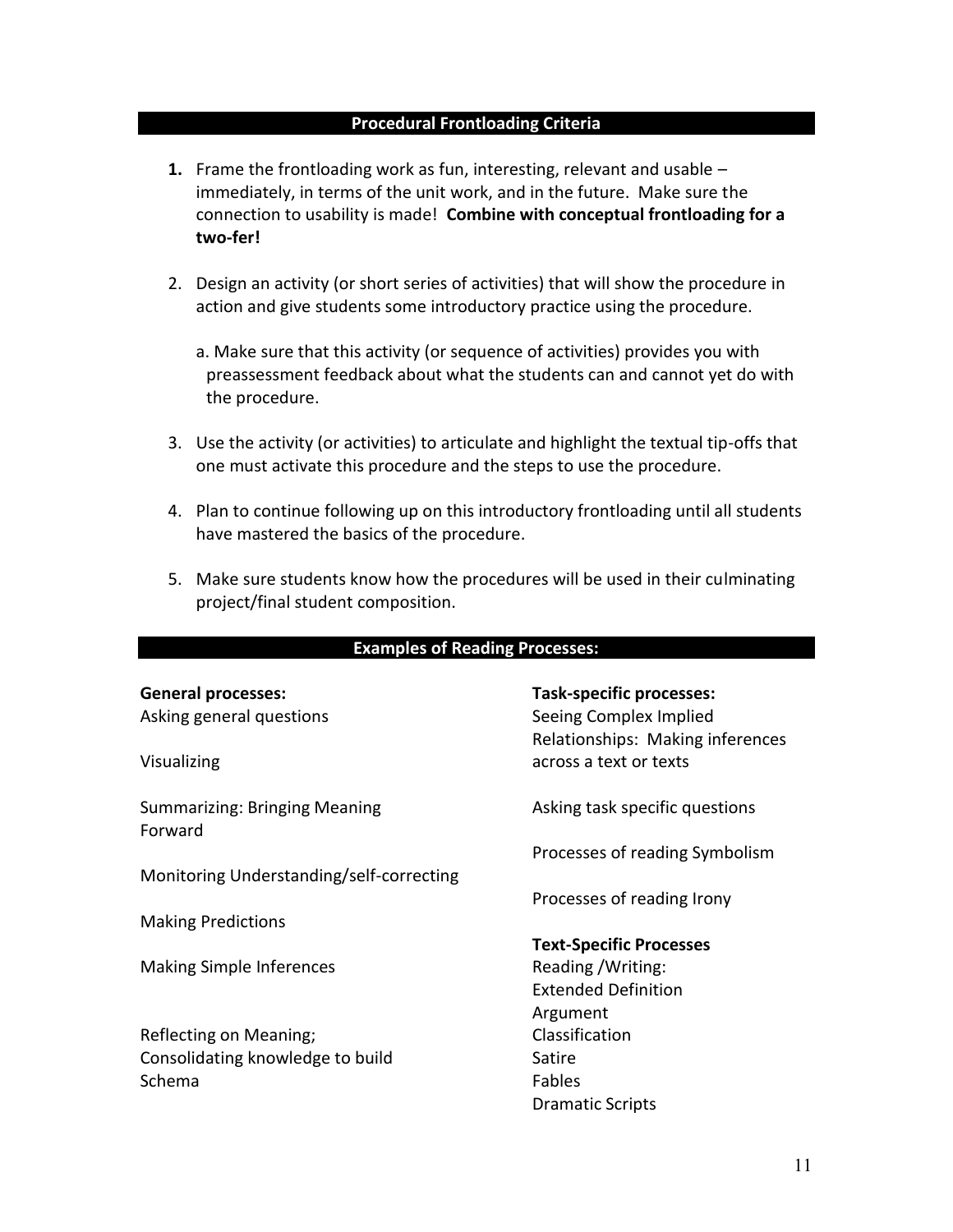#### **Cognitive Apprenticeship and Sequencing**

Key pieces to instruction according to Collins, Brown and Newman

Note : Problem solving is the process students are engaged in while learning new strategies or concepts

#### 1. **Content**

- a. Content = conceptual/factual knowledge in use during problem solving
- b. Heuristic strategies rules of thumb that guide problem solving, gives students the intellectual tools needed
- c. control strategies monitoring, evaluating, helping with decision making
- d. Learning strategies strategies used in acquiring new information
- e. Genre/Text Based strategies strategies required by particular kinds of text

#### 2**. Method**

- a. Model expert carries out task so students can observe the process
- b. Coach feedback, hints, reminders, scaffolding
- c. Scaffold supports --teacher carries out pieces of task that students cannot yet manage
- d. Articulation name what students need to do and make it visible to them
- e. Reflection compare own problem solving process to expert or other student
- f. Exploration teacher fades, encourage student autonomy in problem solving and problem setting. Allow students to set questions and frame process.

#### 3. **Sequence**

- a. Increasing complexity control both task complexity and the amount of scaffolding/support for learning
- b. Increasing diversity wider variety of strategies/skills integrated in different contexts
- c. Global before local (very different than traditional education, which says local before global)- see the whole, the value, the purpose **before** refining/honing each sub skill
- d. Teacher Involvement models, scaffolds, coaches, then fades as students approach independence
- 4. **Sociology** designed to motivate and "ground" learning
	- a. Situated learning: give students opportunity to observe, engage in, invent or discover expert strategies in context:
		- see how strategies fit together with their conceptual knowledge
		- clear expectations and learning goals: skills seen in context of application to problem solving
		- skills used in an integrated way that shows their value and meaning within the culture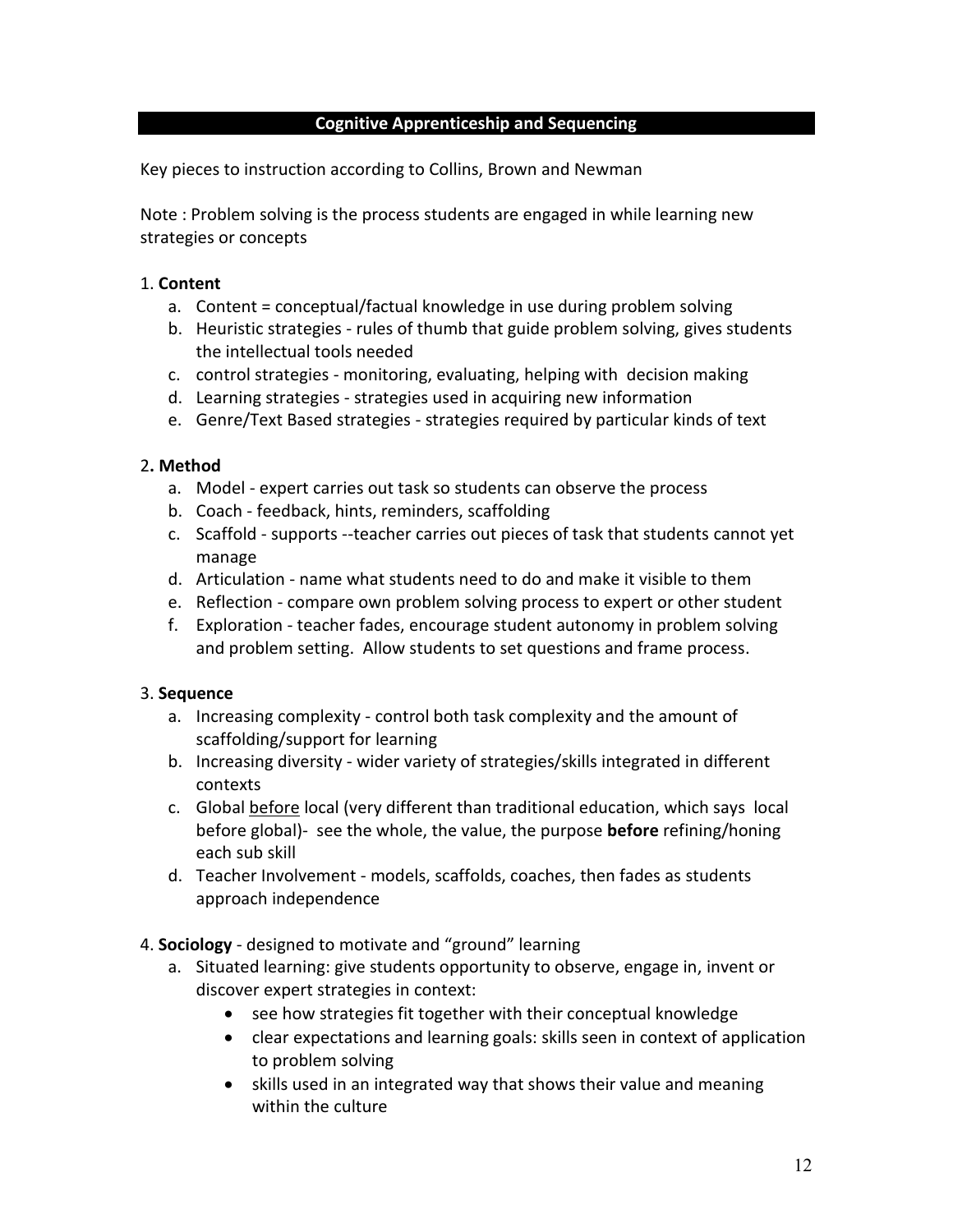- application conditions: knowing when to use or not to use a skill
- b. Culture of expert practice: See models of expertise-in-use.
	- benchmarks of progress helps students to identify their own strengths and weaknesses for improvements and see different ways of doing things
- c. Intrinsic motivation: there is an integration of skill improvement and social reward in traditional apprenticeship:
	- students see advancing skill as increasing role/participation/social reward within a community
	- skills are seen as authentic and purposeful
- d. Exploiting cooperation: use small groups to help see others doing a process
	- apprentices/students at different levels of expertise
- e. Exploiting competition: get students to see the different processes students use to accomplish problem solving, not the products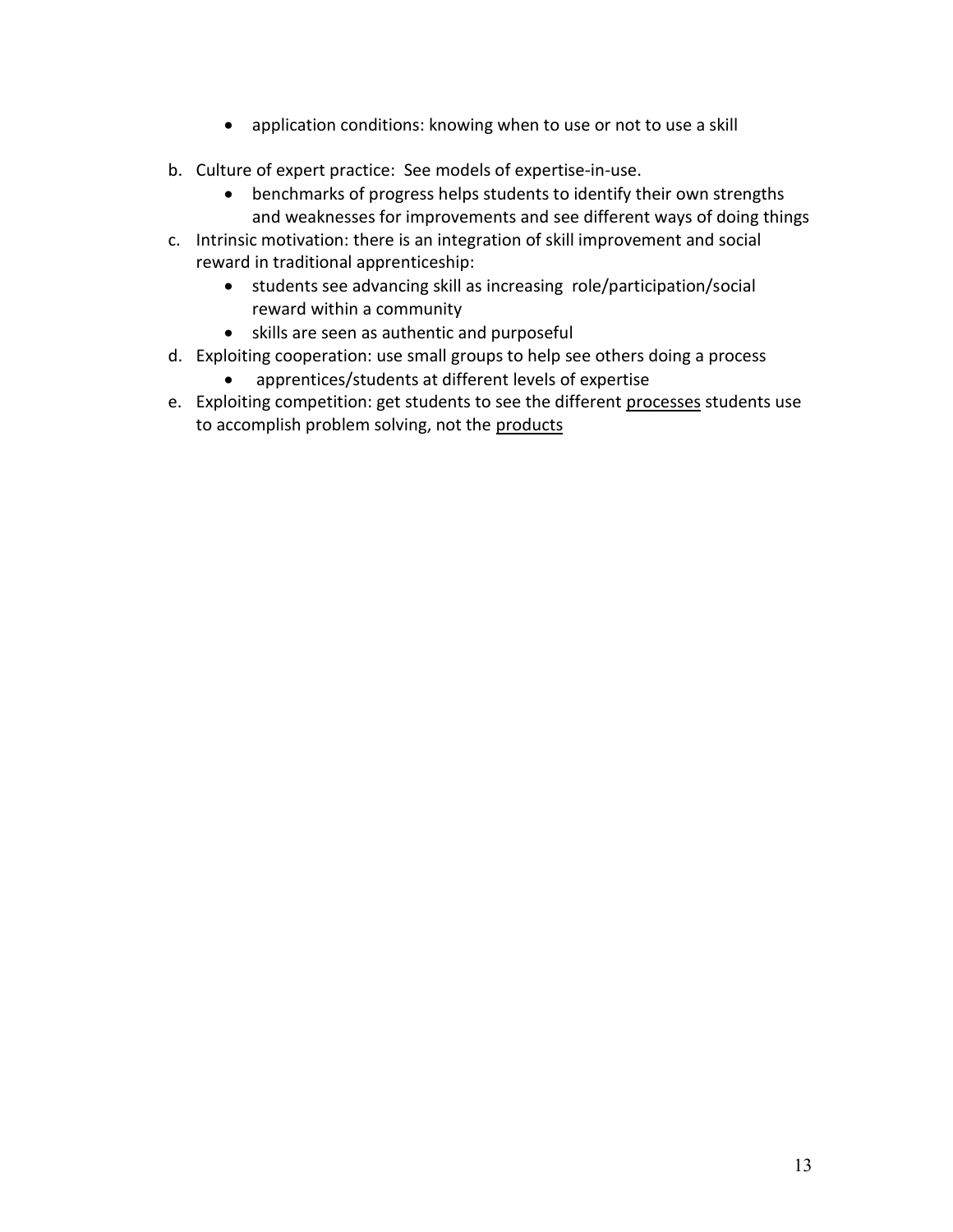#### **Principles of Sequence through Activity with Materials**

Provide extended practice in miniature to help students gain practical expert knowledge, especially through meaningful social activity.

- Easy to hard
- Immediate to Imagined
- Close to home- far from home
- Familiar to Unfamiliar
- Oral to Written
- Concrete to Abstract
- Visual, visually supported to Textual
- Short to Long, Directly stated to implied
- Scaffolded and Assisted Activity to More Independent
- Collaborative and Socially Supported to Individual

Move students to independence

#### **Principles of Sequence across Types/Genres**

- 1. •By complexity
- 2. •By type
- 3. •Within type
- 1. Sequence by complexity: Autobiographical writing Autobiographical account of discrete experience Themed autobiography Memoir

Or

Narratives of education/pedagogical narratives/Bildungsromanen

Fable Hero-quest Coming of age story

2. Sequence by type

What kids will write is determined by how you frame the inquiry, e.g. for Romeo and Juliet

- o Arguments of judgment: What makes and breaks relationships?
- o Arguments of extended definition: What is a good relationship?
- o Arguments of policy: What can families/communities/society do to promote good relationships?
- o Arguments of analysis: How did Shakespeare construct Romeo and Juliet to compare and contrast various threats to relationships?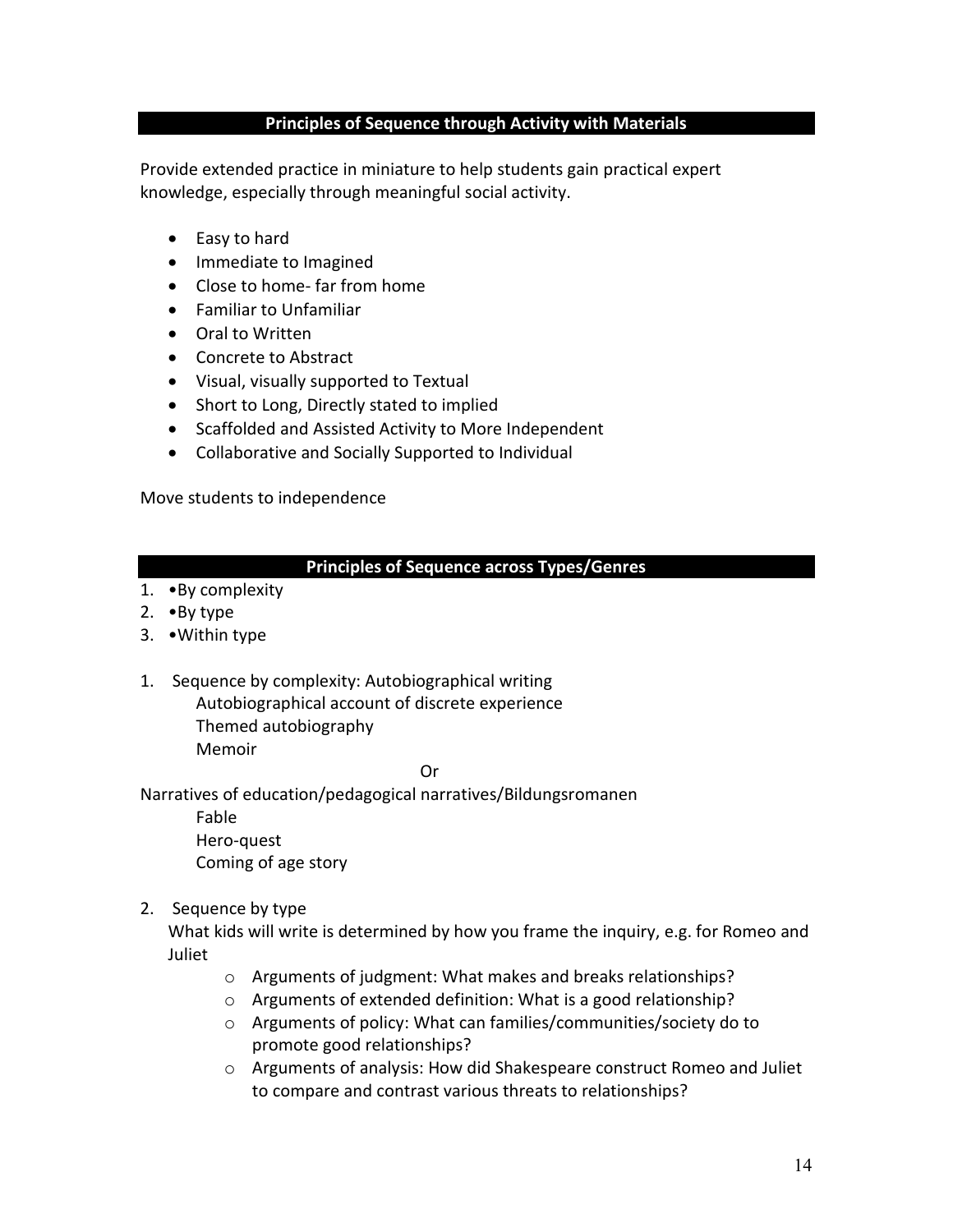3. Sequence by complexity within type Students likely to know evidence already Students draw on single text Students draw on range of secondary sources Students draw on range of primary sources Students generate new data through inquiry

Make sure students develop heuristics

What is a "heuristic"? A simple transportable thinking tool

Examples:

- $\bullet$  the 5 W's + H in journalistic writing
- the four kinds of knowledge
- five themes of flow that foster engagement
- what makes you say so- so what? (Toulmin's notion of argument)
- If anything is odd, it's probably important (in a literary text)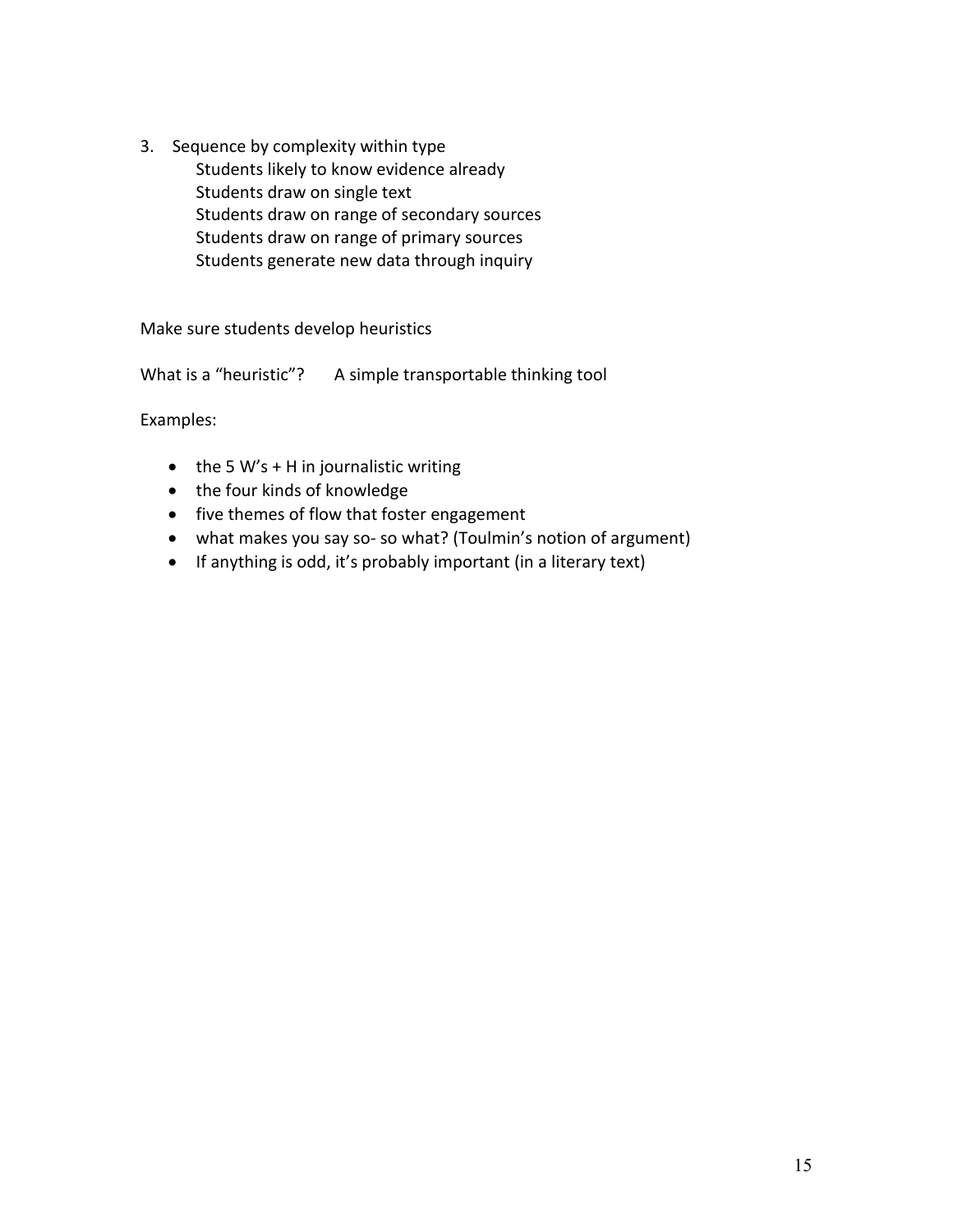#### **Sequencing and Layering**

In sequencing and layering aunit, teachers are:

- $\checkmark$  Moving students from where they are to where they need to be
- $\checkmark$  Moving students from their current state of being and understanding to a new level of understanding
- $\checkmark$  Moving students from Essential Question to Culminating Project
- $\checkmark$  Moving from teacher gradual release of responsibility to student independence: demonstrating their understanding in multiple ways
- $\checkmark$  Tracking ways to document student development throughout the unit

Students need time to practice, reflect and inquire into the conceptual and procedural knowledge of the unit through a variety of activities and reflections with formative assessment.

When introducing new procedural knowledge, move from

- o Teacher Models
- o Class and Teacher work together
- o Small group activity
- o Individual activity

Activities should be layered and differentiated to meet all students' needs.

- Provide opportunities to meet student needs through teacher guided choices and student choices
	- o R.A.F.T.
	- o Choice centers
	- o Think tac toe
	- o Flexible student groupings
	- o Differentiated cube responses for literacy and/or group discussions
- Activity centers
- Workshop opportunities
- Flexible groupings
- Activities should allow for students to grow in their intellectual thinking by covering all multiple intelligences as well as DaBono's thinking "hats"
	- o Cube (color coded for levels)
	- o Literacy cards with different levels of thinking questions
	- o Cue card responses
	- o 3 level questioning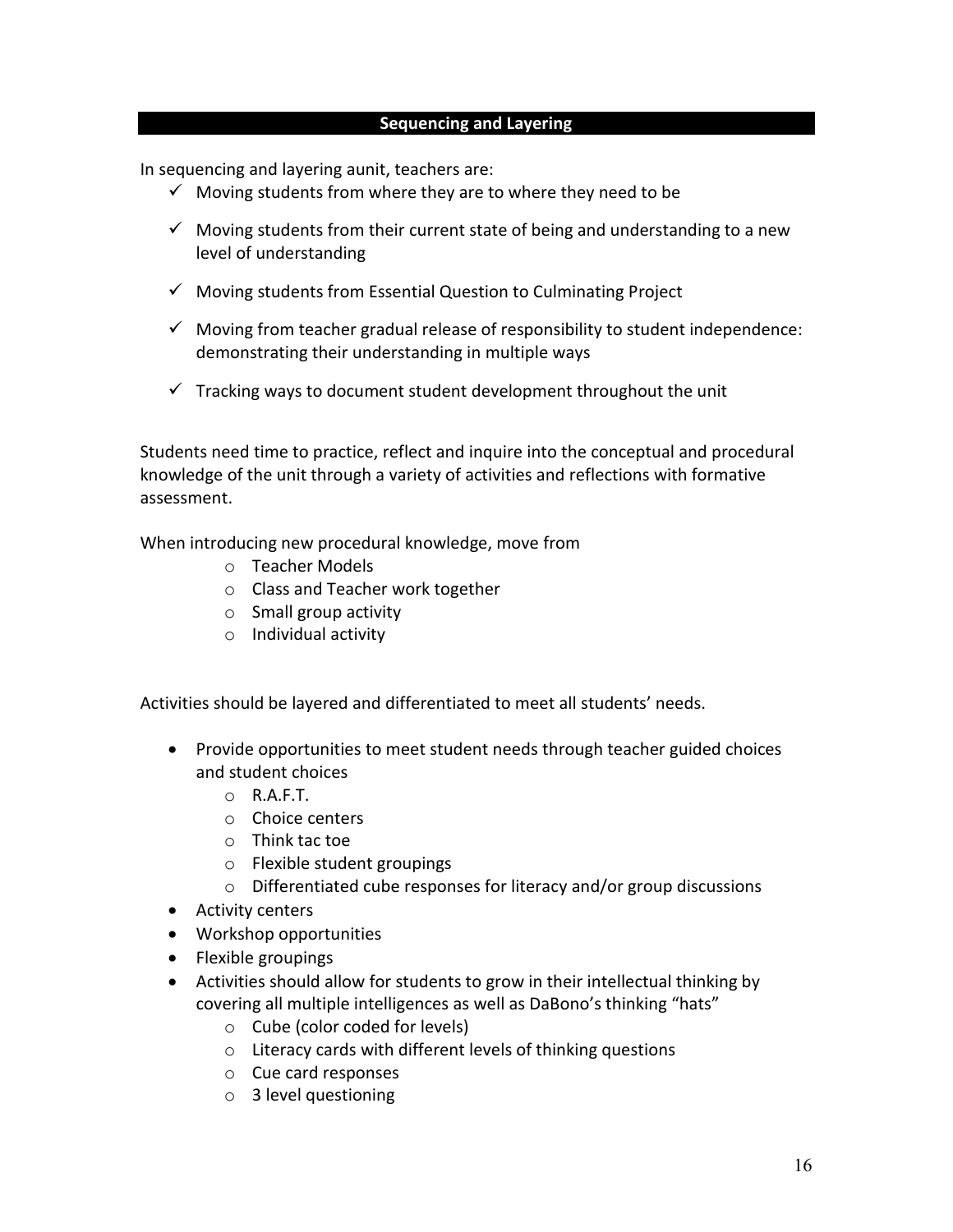- Opportunities for reflection through
	- o Boxing
	- o Dialogue journals
	- o Dialogue threads
	- o Metacognition stems

# **Planning Documentation/Formative Assessments/Teacher Research within the Unit**

- Use of documents to track students thinking and make their learning visible
- How will students track their own project naming?
- Ways to name the conceptual and procedural learning
- Align skills and concepts with standards
- Use of formative documentation throughout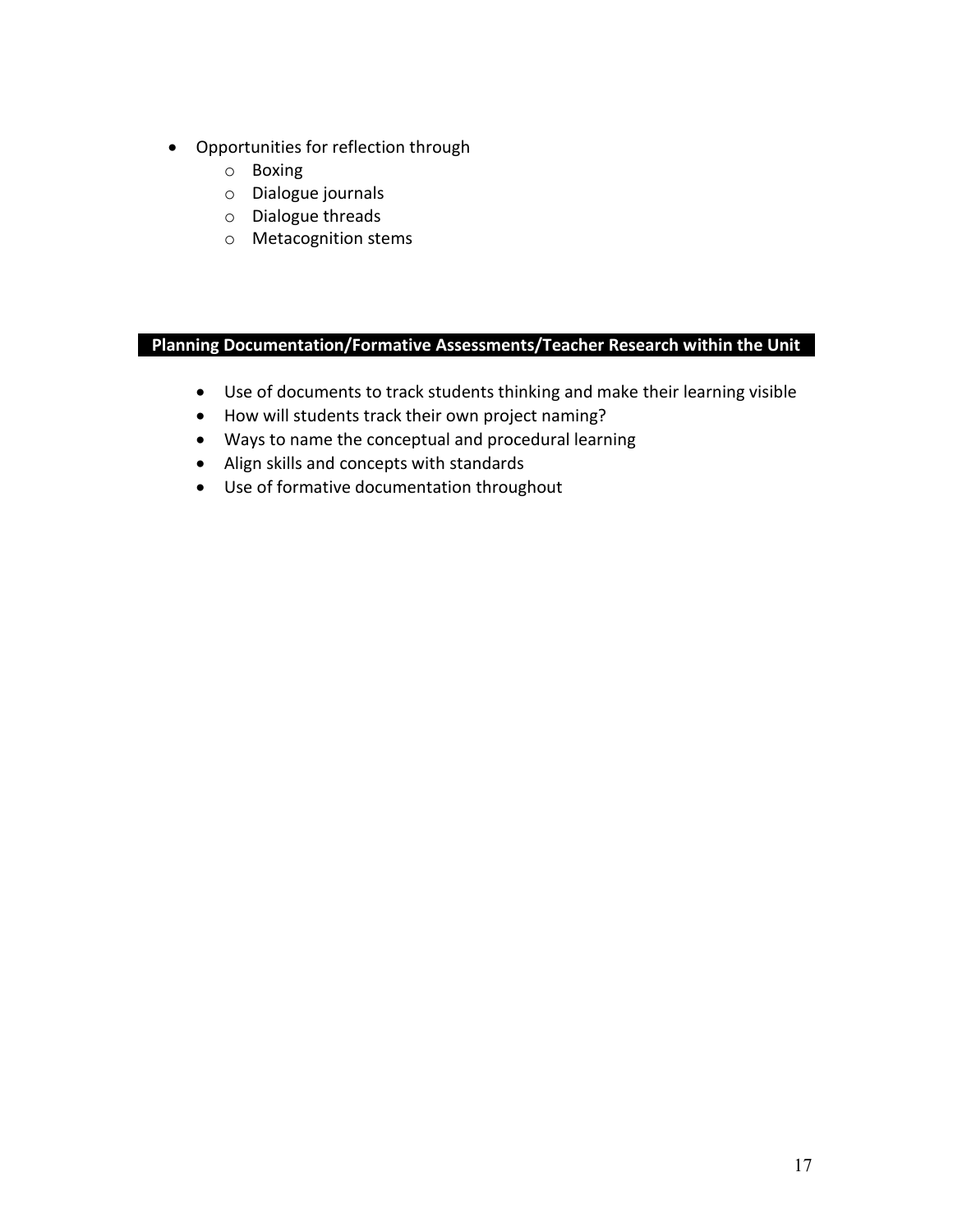#### **Main Idea Heuristic**

(achieved through an assignment sequence)

# **1. Identify The Topic (or General Subject) of the Piece:**

# **To find clues to topic:**

- a) Look at the title
- b) Look at the first and last paragraph: the topic is often named and always implied
- c) Ask yourself: What is discussed through the whole selection? What general subject spreads across the whole text?
- d) Look at captions, pictures, words in bold, headings, and so forth for clues to topic. What do all of these have in common? What do they all have something to do with?
- e) Remind yourself: The topic must connect to all the major details and events from the selection. Caution: not every detail has something to do with the topic. The topic is the common element or connection amongst the major details.
- f) What do all the major details have in common?

#### **Check Yourself**: **It's not a true topic if . . .**

- a) it's too general or too big (The topic statement suggests or could include many ideas not stated in the text).
- b) It's off the mark, totally missing the point
- c) It only captures one detail, rather than all of the key details
- d) It captures only some of the details, for example, maybe you didn't think about the ending, or the climax, or a shift or major change of some kind.

#### **Questions to ask yourself:**

- a) Does the topic I've identified give an accurate picture of what the whole selection is about?
- b) Was I as specific as possible in accommodating all of the key details?
- c) After naming the topic, can I now fairly specifically picture in my mind what happened or was communicated in the text? Or might I picture something radically different that also fits my topic statement? If so, how can I revise my topic statement to correct this problem?

# **2. Identify The Key Details or Events and the Pattern and Trajectory These Create by Working Together.**

Authors often plant important ideas in rules of notice, for example:

- a) Details that reflect or refer to the title
- b) Details at the beginning of the text/ or front and center of the picture
- c) Details at the end
- d) Surprises, revelations, whenever your expectations are not met
- e) Repetition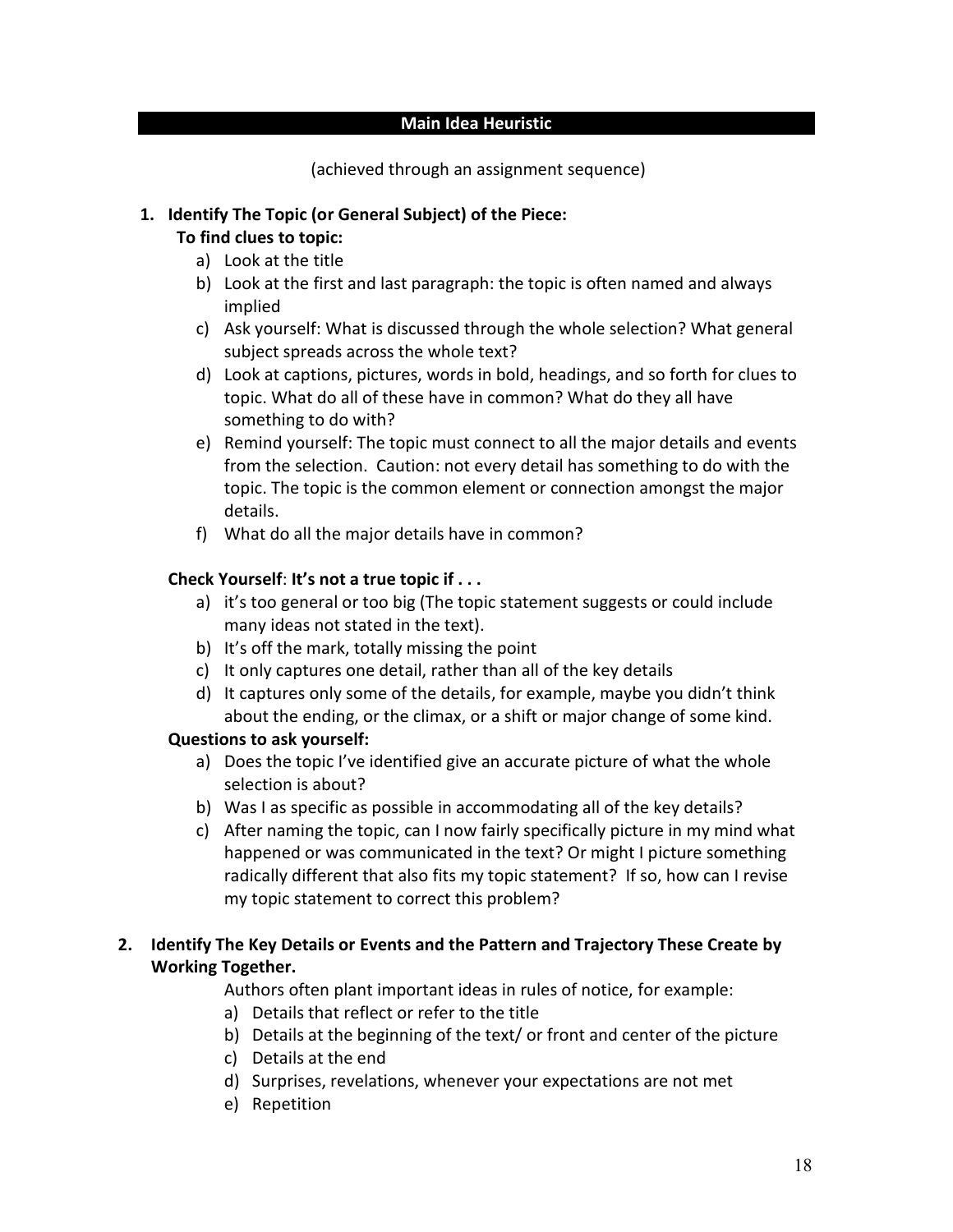- f) Lots of attention given to a detail, for instance, long explanation or description
- g) Subheads, bold, italics
- h) Single sentence paragraphs
- i) Changes in character, tone, mood, setting, plot twists
- j) A question near the beginning or the end

#### **Check Yourself**: **It's not a key detail if . . .**

- a) It's interesting, but it doesn't develop the topic/lead to the central focus
- b) It reminds use of something is even personally important, but if you were to remove it from the piece, the work would not lose any significant meaning or impact

#### **Questions to ask yourself:**

- a) Are all the details related to the topic?
- b) How do the key details relate to each other?
- c) What pattern do the details make when they are added together?
- d) What point does this pattern add up to and imply?
- e) What can we extrapolate or interpolate from the pattern?
- 3. **Identify the Main Idea** (the theme of point the author makes about the topic)
	- a) the statement of main idea you name must make a point about the topic and cover the whole selection
	- b) Ask yourself: Is the main idea directly stated? If not, it must be inferred from the pattern and relationship of the key details
	- c) Which details help me decide on the main idea? Why are these details important?
	- d) The central focus considers how the details relate to one another or lead to one another (what caused or correlated or led to what?)
	- e) The main ideas must consider the ending and how the details, character, setting, perspectives, interactions of these and events led to this conclusion.

#### **Check Yourself**: **It's not a main idea if . . .**

- a) It is so literal and specific it doesn't allow the reader to apply the main idea to his own life
- b) It is too general more like a topic statement than a main idea or point
- c) It is true but misses the point of this text. It wasn't what the author was saying through this combination of these details
- d) It misses the point
- e) It only fits one detail, event, or part of the story, not the coherent whole
- f) It does not incorporate all the details, but only a few
- g) It doesn't fit the ending or final situation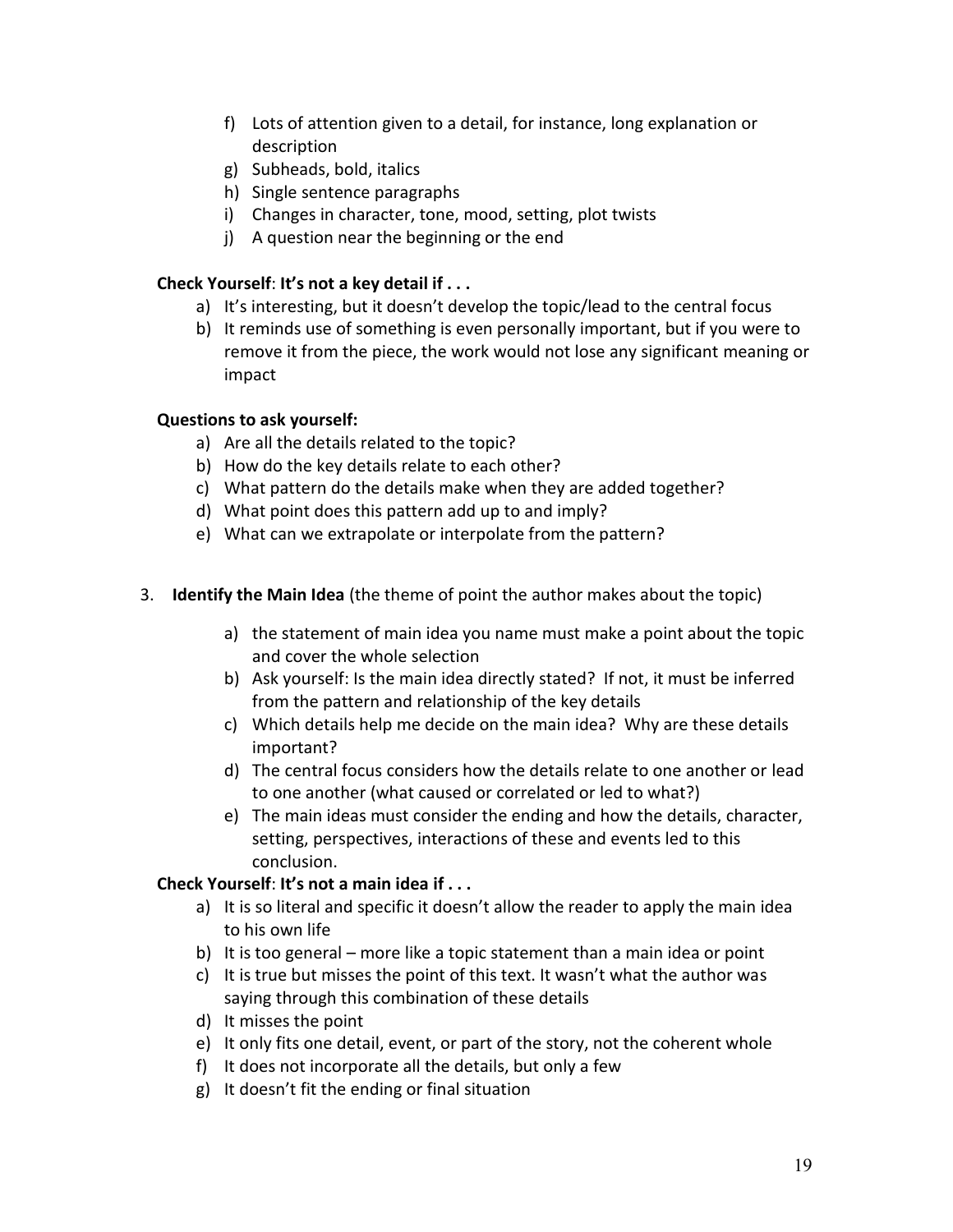#### **Questions to ask yourself:**

- a) What point do the key details repeat and add up to when taken all together?
- b) Is the main idea or point a statement about the topic?
- c) Is it something useful that can help you to think or act in the world?
- d) Also consider: Do you agree with the statement as applied to life? Will you use this idea to undertake action in the world or to think about the world? Why or why not?

#### **Picture Mapping Directions**

•Identify the topic of your reading - symbolize the topic with a visual (no words allowed!)

•As you read, mark or list each key idea about the topic

•Symbolize each key idea with a picture or a symbol - do this as simply as you can!

•Show the relationships and the patterns of the key details

•Show the central focus and/or implied actions that follow from this trajectory of these details

"Republic of Cockroaches" by David Quammen, "Who Will Survive?" unit When the Ultimate Exterminator meets the Ultimate Pest *Natural Acts*

In the fifth chapter of Mathew's gospel, Christ is quoted as saying that the meek shall inherit the earth, but lately, other opinions suggest that it will more likely go to the COCKROACHES.

A decidedly ugly prospect: That our dear planet – after the final close of all human beings – ravaged and overrun by great multitudes of cockroaches, plagues of them, scuttering herds shoulder to shoulder like the old herds of bison. Legions of cockroaches will sweep over the prairies like driver ants. This, unfortunately, is not the fantasy of a pessimist. It is the touch of hard, cold science.

The cockroach is a popular test subject for laboratory research. It adapts well to captivity, lives a long life, reproduces quickly, and will survive in full vigor on Purina Dog Chow. The largest American species is about two inches long. Here is an animal of frugal habits, tenacious of life, eager to live in laboratories and requires very modest space. Tenacious of life, indeed! Not only in kitchen cupboards, in dark corners of the basement, the average cockroach is a hard beast to kill.

Survival. The cockroach is roughly 250 million years old, which makes it the oldest of living insects, possibly even the oldest known air-breathing animal. Think of it this way: Long before the first primitive mammal appeared on earth, before the first bird, before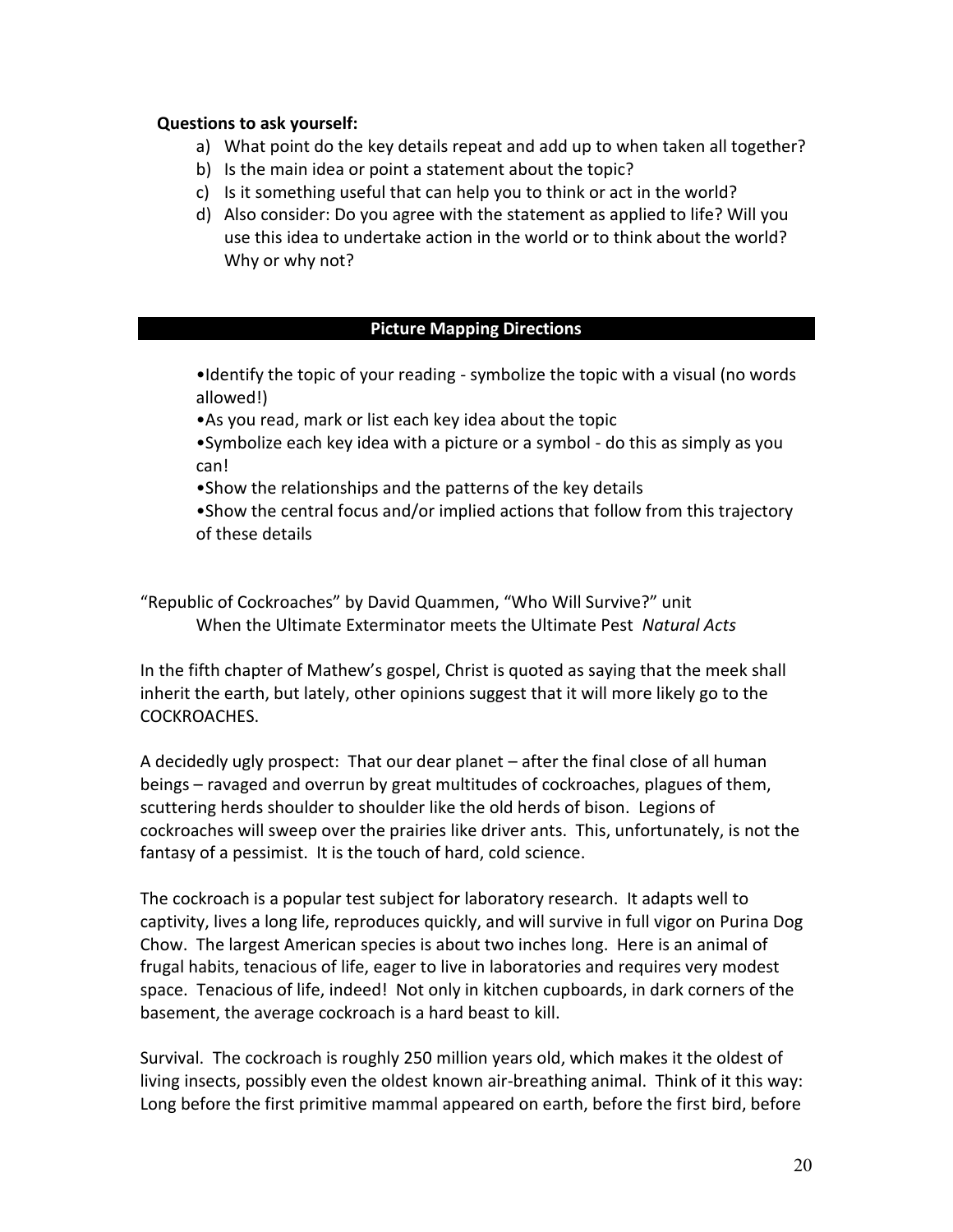the first pine tree, before the first reptile, the cockroaches were running wild. They can live almost anywhere and eat almost anything.

Unlike most insects, they have mouthparts that enable them to take hard foods, soft, and liquids. They tend to eat anything; however, cucumbers disagree with them.

They are flattened enough to squeeze into the narrowest hiding place. They are quick on their feet, and can fly if they need to. But the real reason for their long continued success and their excellent prospects for the future is this: They have never specialized.

If there was ever to be a nuclear war, probably the cockroaches would prevail. The lethal dose for animals in a pasture is 180 rads (gamma radiation). For horses it is 350 rads. Water is a shield for radiation, so the lethal dose for fish is from 1100 rads to 5600. The dose for humans is not known (no one has been tested to date), but around 600 is the guess.

Cockroaches who were exposed to 830 rads lived to be a ripe old age. A large test group was blasted with about 10,000 rads and HALF the group was alive two weeks later. They don't know exactly how long the second half lasted, but long enough for egg capsules to be delivered, hatch and the life cycle to continue on. With luck maybe this won't happen.

What do you suppose the common cockroach thinks of a can of RAID?